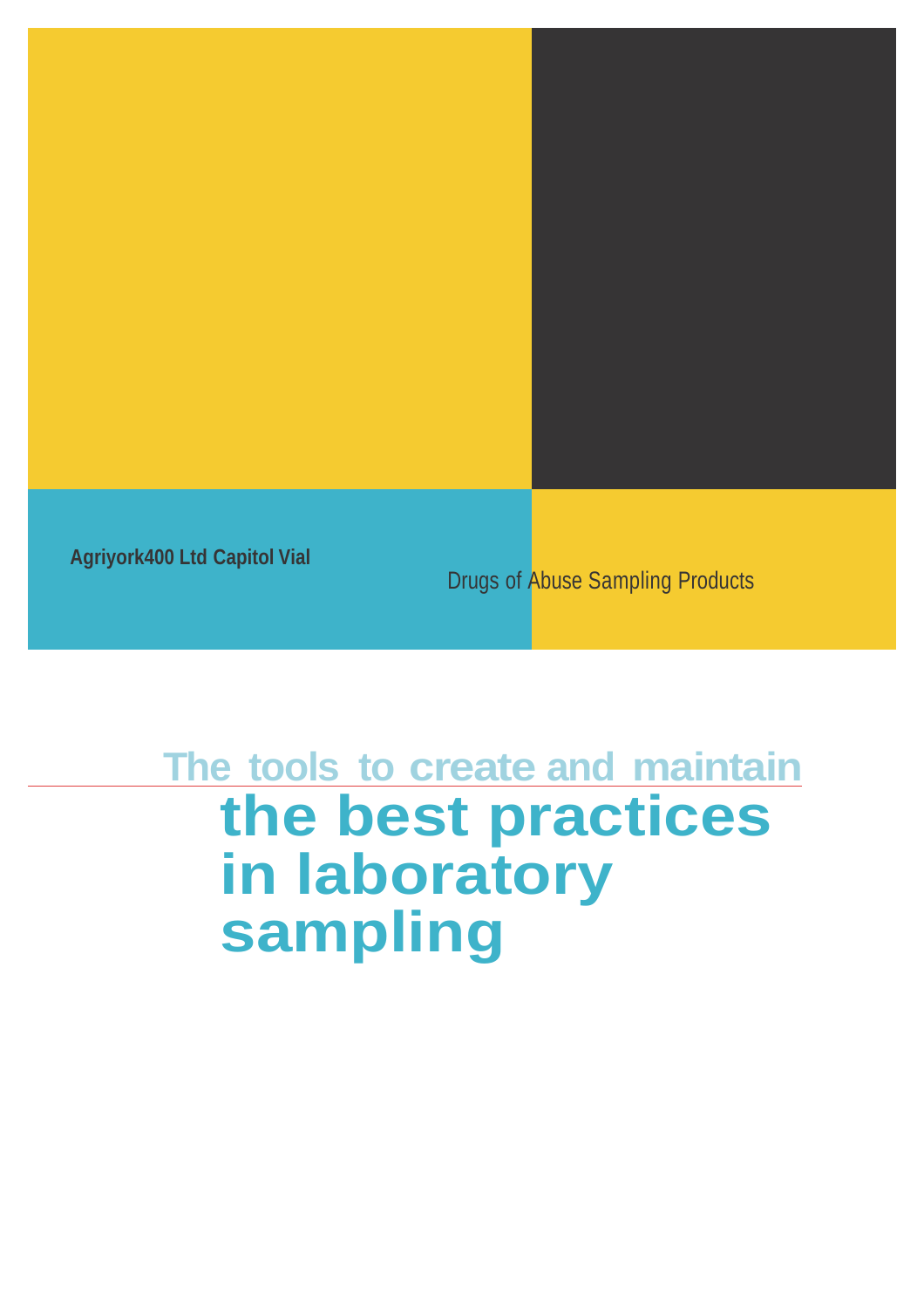# Drugs of Abuse **Specimen Collection**

We are a UK based supplier of Drugs of Abuse specimen collection and transport kits. We also offer a wide range of urine and saliva collection devices and sampling evidence kits.

#### **About our Containers**

Our specimen containers are manufactured airtight, leak resistant and aseptic by process. We specialize in producing food grade polypropylene containers that conform to FDA and SAMHSA specifications. Manufacturing is ISO 9001 Certified and dedicated to customer satisfaction through quality and service.

The Capitol Vial patented twin valve design creates a triple seal at the flip cap and vial interface giving superior leak resistant performance.

#### **Broad range of custom kit assembly capabilities include:**

- High volume, customized, foil top kitting
- Auto-bag kitting
- Box specimen collection kits
- Complex bag kits
- Hair collection kits
- Sub-assembly and assembly of supplied or sourced products

**Your Single Point for Custom Services**

**We warehouse an extensive selection of sampling vials and collection kits. From a one box order to a 26 pallet truckload, we can meet your sampling needs.**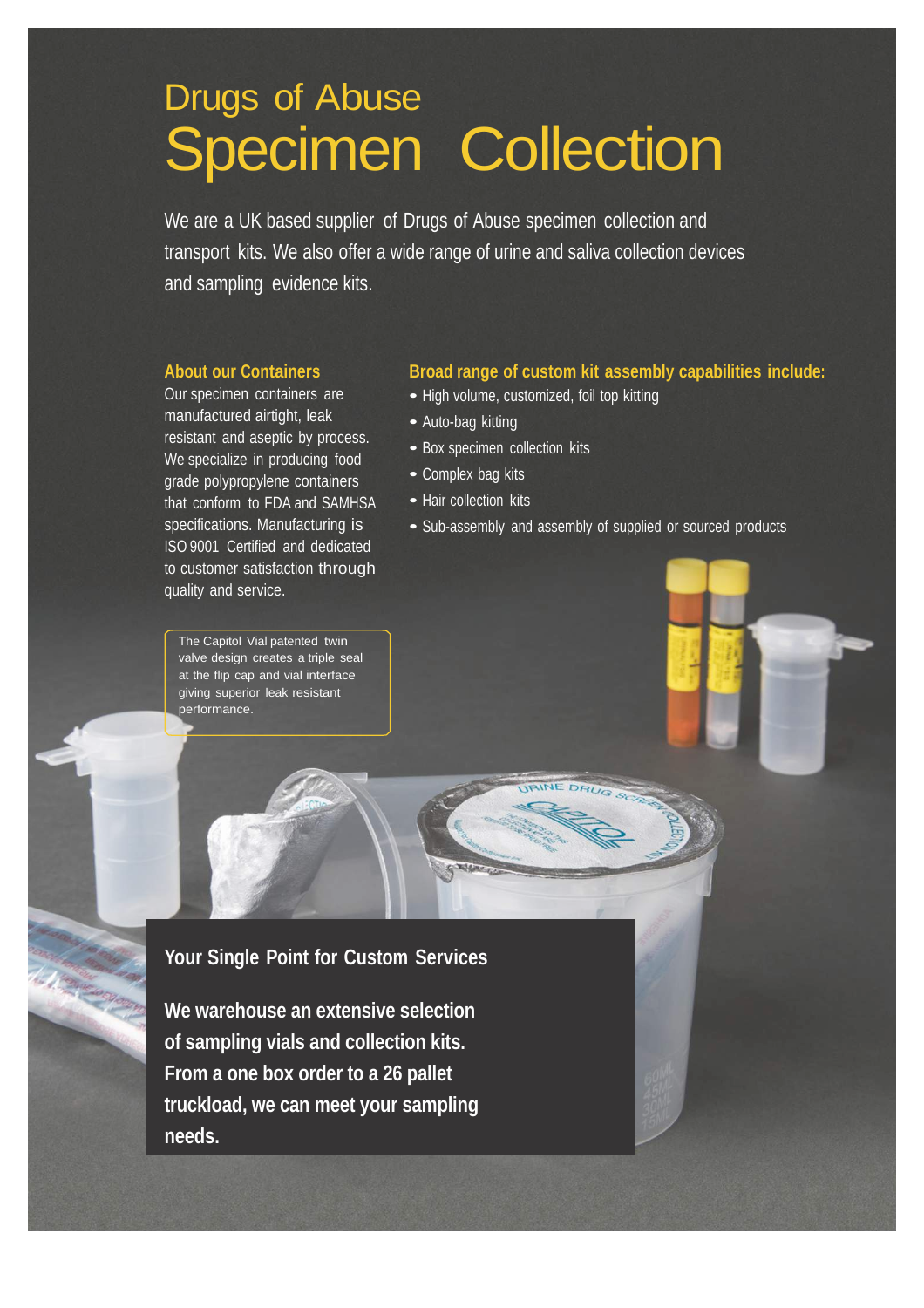



#### Capitol Vial Split Foil Top Specimen Collection Kit

The split specimen collection and transport kit is available for European Workplace Drug Testing use or other applications where a second sample is required.

Kit Components:

- <sup>8</sup> oz. Beaker with temperature indicator strip
- Two <sup>45</sup> mL Tamper Evident vials
- Dual pocket specimen transport bag with absorbent pad\*
- Foil Top\*



| Description                                                            | Canacity.             | Case: | Material                   | Can | Temp. |     | Tamper Lock Seal |
|------------------------------------------------------------------------|-----------------------|-------|----------------------------|-----|-------|-----|------------------|
| Split Vial Foil Top Specimen Two 45ml vials in a 8oz<br>Collection Kit | Urine Beaker Foil Top |       | 100 Polypropylene Flip Top |     | Yes   | Yes | Yes              |

### Agiyork part number USKIT

We offer a large option of beaker and vial options with different packaging styles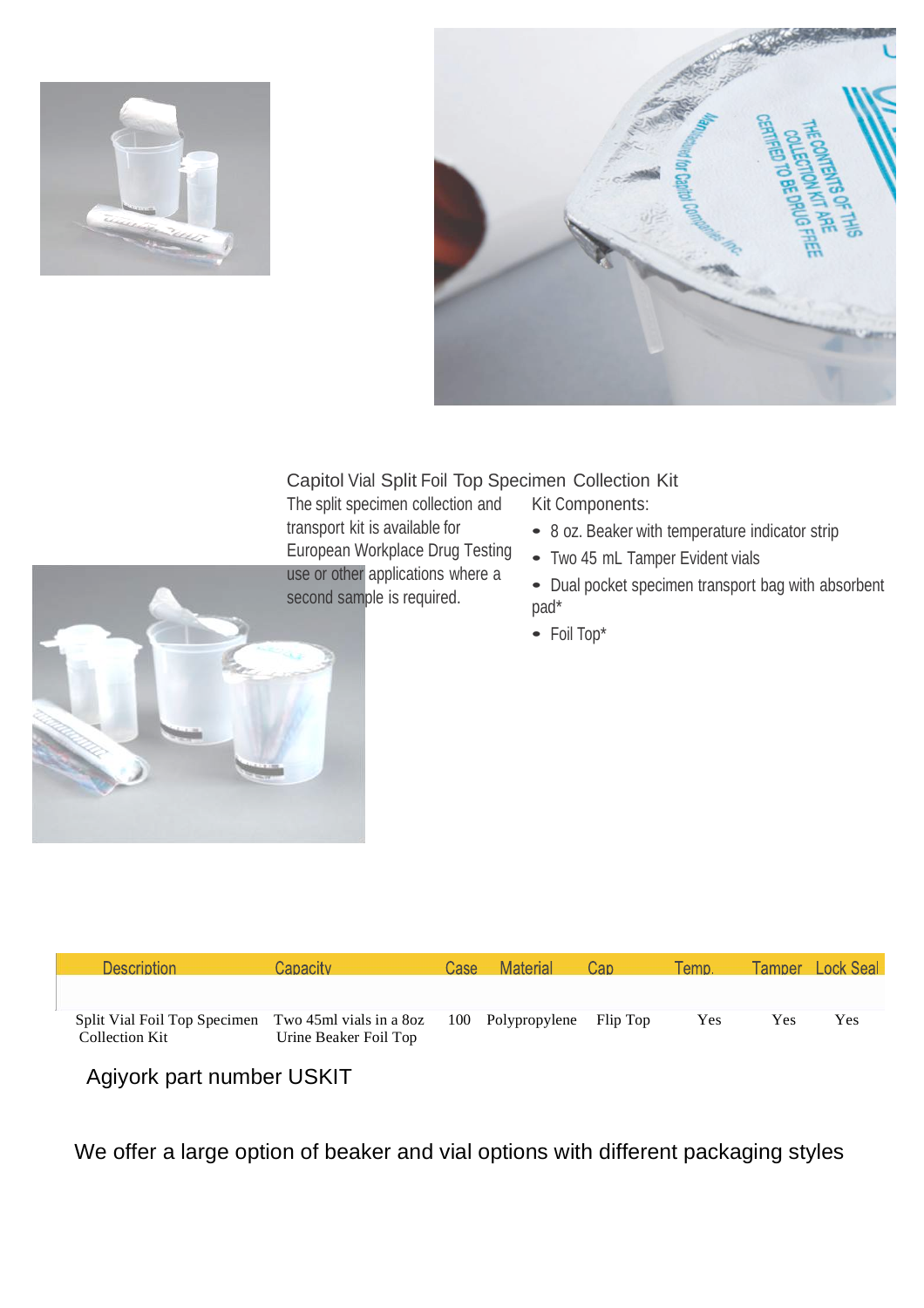NeoSAL and Greiner Oral Fluid Collection System

Agriyork400 Ltd offer a range of oral fluid collection devices. These collection systems are typically used to sample donors for drugs of abuse analysis.



NeoSAL is a swab based collector where a collected saliva aliquot is inserted into a buffer solution and transported to the testing laboratory. Alternatively:

The Greiner Saliva Collection System employs a mouth wash based technique which generates in situ two discrete samples, satisfying the European Workplace Drug Testing Criteria for an A and B sample requirement.



Capitol Vial Wide-mouth Flip Top Container

Our leak resistant containers have been tested for binding properties against major drugs of abuse testing targets such as marijuana and cocaine to ensure optimum test results.

The lid of the vial is attached to the container via a permanent hinge.

Dimensions:

- 90 mL: 48 mm diameter x 52 mm height
- 120 mL: 43 mm diameter x 90 mm height



#### Capitol Vial Cups for Traditional and On Site Testing

Three different beaker-style collection cups for the initial specimen collection from a client. Feature a pour spout for ease in transferring sample into smaller containers for subsequent testing. Temperature indicator strips are available on all collection cups.



## **Kits for all of your Drugs of Abuse urine, saliva and hair sampling needs**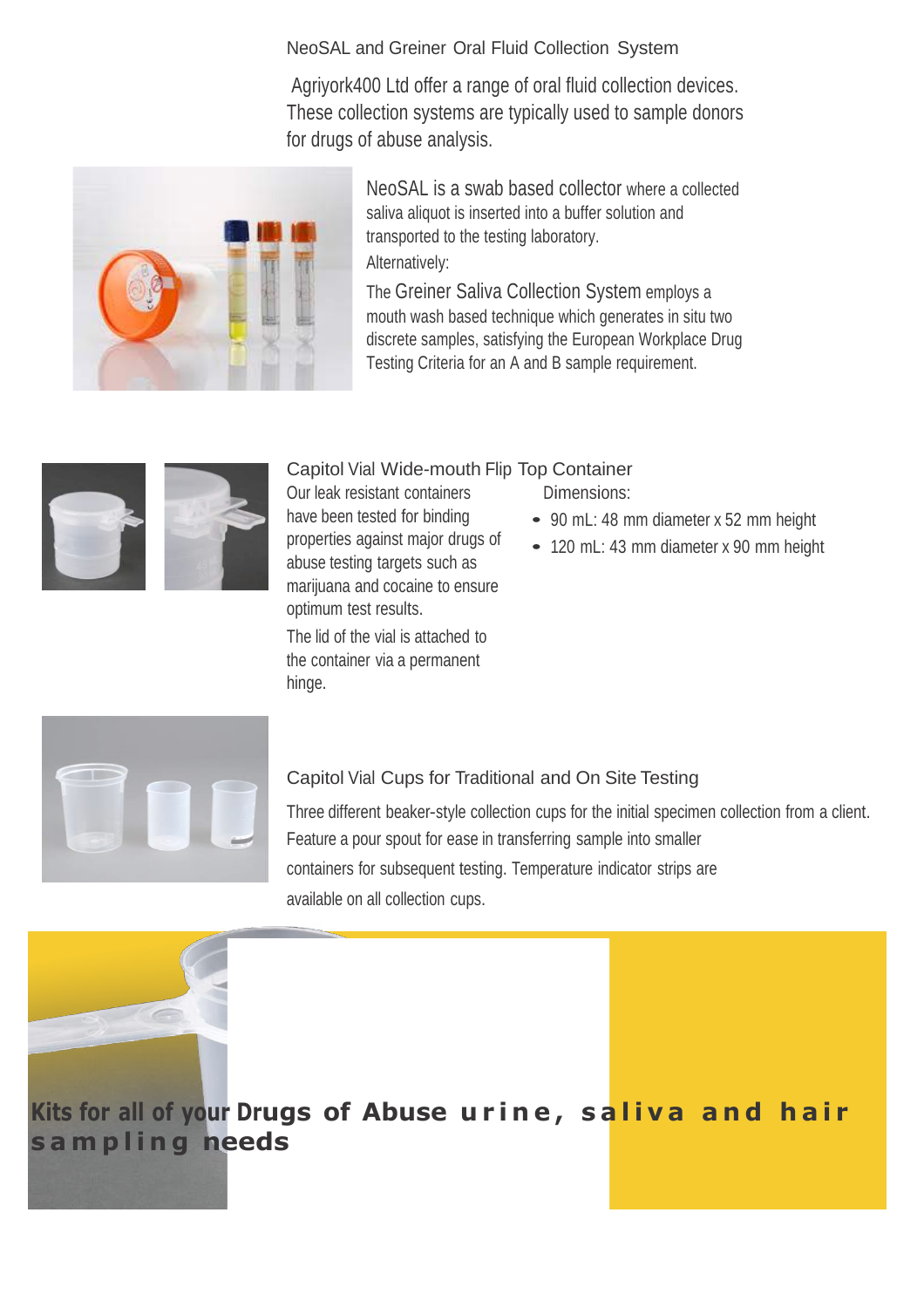## Capitol Vial Customized Collection and Transport Kits

We customize foil tops, biohazard bags, evidence tape seals and kit boxes with your company logo and instructions for use upon request. (Minimum quantities required)

Drugs of Abuse Testing Supplies and Donor Collection Forms

## Hair Collection Kits

| <b>SKU</b> | <b>Description</b>                                                  | Case Qtv |
|------------|---------------------------------------------------------------------|----------|
| 98047      | Hair / Nail Specimen Collection Kit, with foil, envelope, seal tape | 100      |



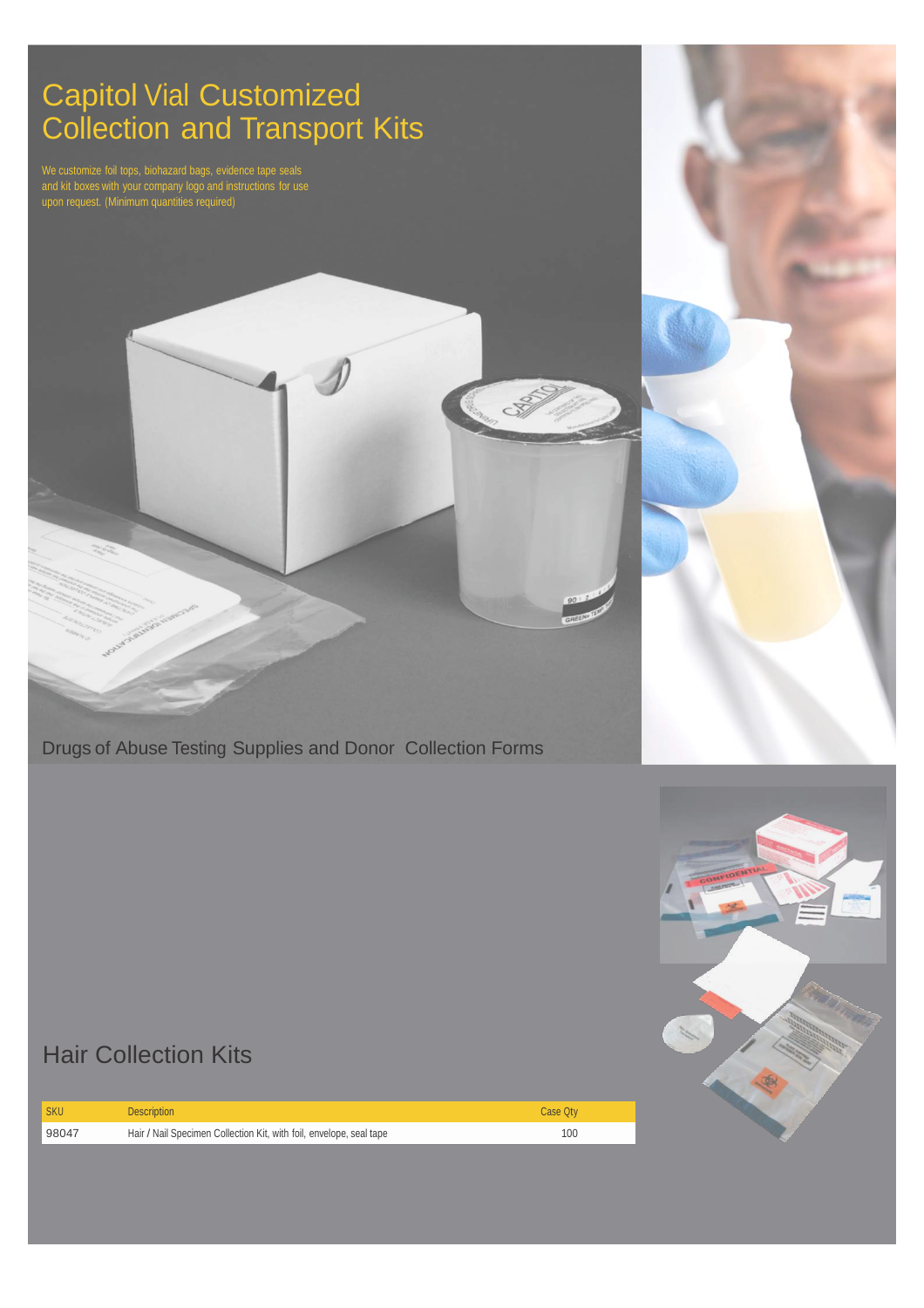

### **URINE BEAKER OPTIONS FROM AGRIYORK400 LTD**

| <b>UB10127</b> | URINE BEAKER 600 PER BOX                                                                           | £106.32 |
|----------------|----------------------------------------------------------------------------------------------------|---------|
| <b>UB10096</b> | URINE BEAKER WITH TEMP STRIP 500 PER BOX £105.00                                                   |         |
| <b>UB10095</b> | URINE BEAKER WITH TEMP STRIP<br>IN A POLYTHENE BAG 375 PER BOX                                     | £173.25 |
| AGRIMTKIT      | URINE BEAKER WITH TEMP STRIP AND<br>FOIL TOP <b>EXAMPLE TO PERFORM</b><br>100 PER BOX              | £48.20  |
| USKIT          | COMPLETE COLLECTION KIT BEAKER, FOIL, TEMP STRIP BAG AND TWO URINE<br>COLLECTION VIALS 100 PER BOX | £113    |